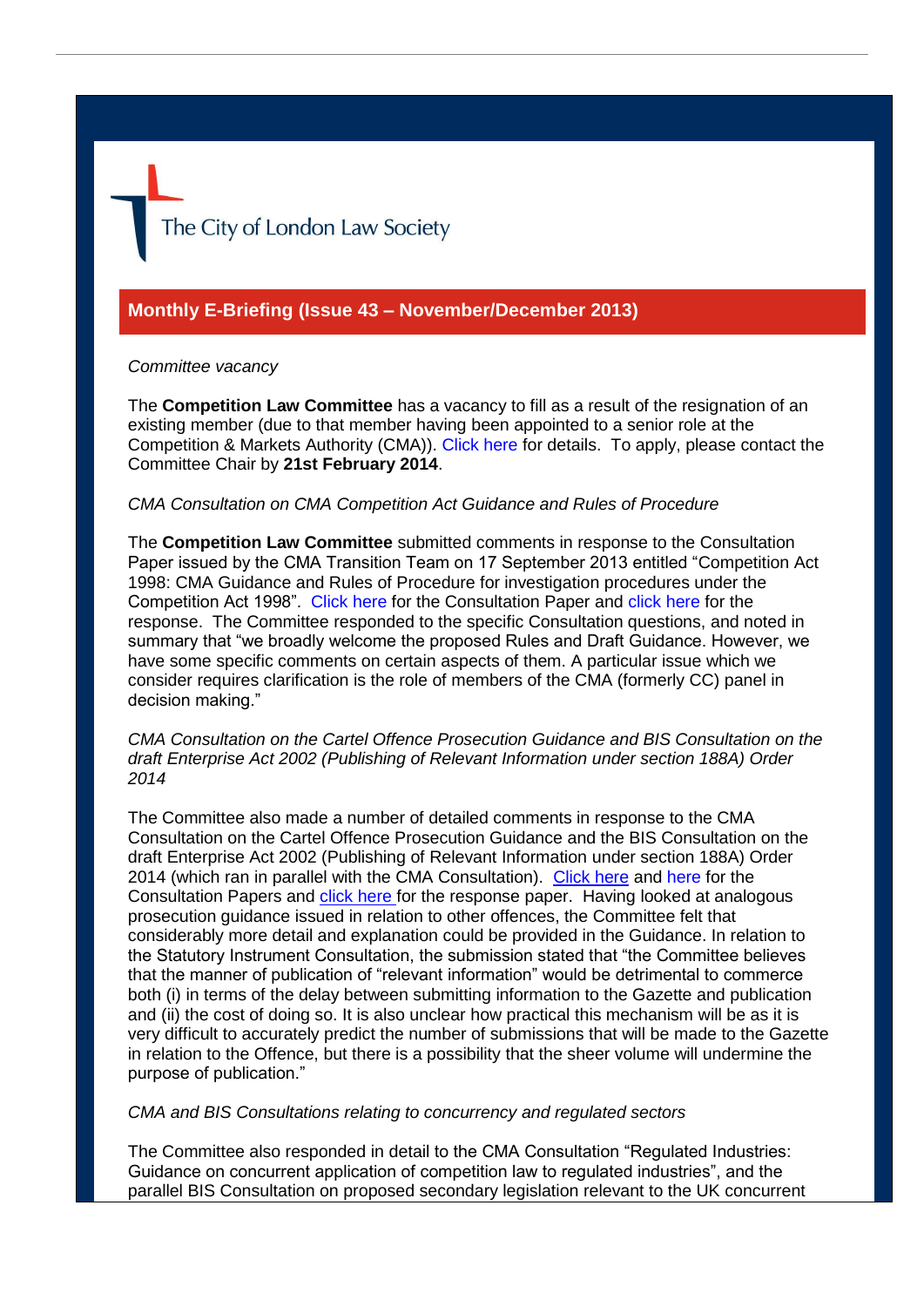competition law regime. [Click here](https://www.gov.uk/government/uploads/system/uploads/attachment_data/file/243707/3-guidance-on-concurrent-application-of-competition-law-to-regulated-industries-consultation.pdf) and [here f](https://www.gov.uk/government/uploads/system/uploads/attachment_data/file/245994/Competition-regime-draft-secondary-legislation-part-two.pdf)or the Consultation Papers and [click here](http://www.citysolicitors.org.uk/attachments/category/108/LN01DOCS-293833-v1-Concurrency__Regulated_Sectors.pdf) for the response paper.)

## *HMT Consultation "Secondary legislation for Non-Bank resolution regimes"*

The **Insolvency Law Committee** responded to the HMT Consultation on the secondary legislation which will underpin the extension of the Special Resolution Regime to include investment firms, banking group companies and clearing houses. In its response, the Committee focussed on three specific questions raised in the Consultation, namely:

- "Whether we consider that the capital markets exemption should be included in the draft Banking Act 2009 (Banking Group Companies) Order 2013 (the "**Order**");"
- "Whether the current provisions are framed in "a sufficiently powerful but flexible way as to provide legal certainty""; and
- "Whether there are any other entities which we would wish to see excluded. "

[Click here](https://www.gov.uk/government/consultations/secondary-legislation-for-non-bank-resolution-regimes) for the Consultation Paper and [click here](http://www.citysolicitors.org.uk/attachments/article/119/20131128%20Response%20to%20HM%20Treasury%20Consultation%20on%20extending%20the%20Special%20Resolution%20Regime%202.pdf) to read the response paper.

### *Civil Justice Council's Costs Committee's Call for Evidence regarding solicitors' guideline hourly rates*

The **Litigation Committee** responded to the Civil Justice Council's Costs Committee's (the "CJC") call for evidence on new guideline hourly rates for solicitors' firms. The call for evidence sought to assist the CJC in making "evidence-based recommendations" on new guideline hourly rates. In parallel with the call for evidence, the CJC had conducted a survey of solicitors' firms, to gather evidence in order to enable the CJC to set guideline rates. The submission responded in detail to the call for evidence and noted generally that "the CJC's survey reflects a flawed approach to establishing solicitors' reasonable charges and, further, that if this approach is carried through, it may reduce the international attractiveness of litigation in England and Wales." [Click here](http://www.judiciary.gov.uk/JCO%2FDocuments%2FCJC%2Fcall-for-evidence.pdf) for the Consultation Paper and [Click here f](http://www.citysolicitors.org.uk/attachments/article/112/20131217%20CLLS%20response%20to%20CJC%20call%20for%20evidence%20on%20guideline%20rates%2035243-5-103%20v0.pdf)or the response paper.

### *Updated specimen terms of business for the supply of services by a barrister in a commercial case*

Version 2.0 of the Commercial Bar Association (COMBAR)/CLLS specimen terms of business for the supply of services by a barrister in a commercial case has been published [\(Click here for the specimen terms\)](http://www.citysolicitors.org.uk/attachments/article/112/20140102%20Combar%20CLLS%20Barrister) , together with the second edition of a guidance note on those terms [\(Click here for the Guidance Note\)](http://www.citysolicitors.org.uk/attachments/article/112/Guidance%20note%20on%20Combar%20CLLS%20barrister). As the guidance note states, "As a result of regulatory changes, barristers enter into contracts with their instructing solicitors more frequently than was traditionally the case. In order to assist barristers and solicitors in commercial cases, the City of London Law Society and the Commercial Bar Association have negotiated specimen terms (the "Terms") that can, if the parties so wish, be used as a basis for discussions in relation to terms to be agreed for any particular case. Version 1 of the Terms was first published in January 2013, but is now succeeded by version 2 with effect from 1 January 2014. Version 2 endeavours to build on practical experience of using the Terms, aims to make clearer the effect of certain terms and also reflects certain regulatory changes."

#### *Defra Consultation: "Biodiversity Offsetting in England"*

The **Planning & Environmental Law Committee** responded to the Defra Consultation Paper "Biodiversity Offsetting in England". The Consultation set out options for the Government's proposed biodiversity offsetting system and posed questions about how the system may best operate. The Committee's submission set out answers to the specific Consultation questions, and noted that the Committee considers that there is merit in the introduction of a biodiversity off-setting system to work alongside the planning system, and that it broadly agrees with the Government's objectives for the system and the proposed